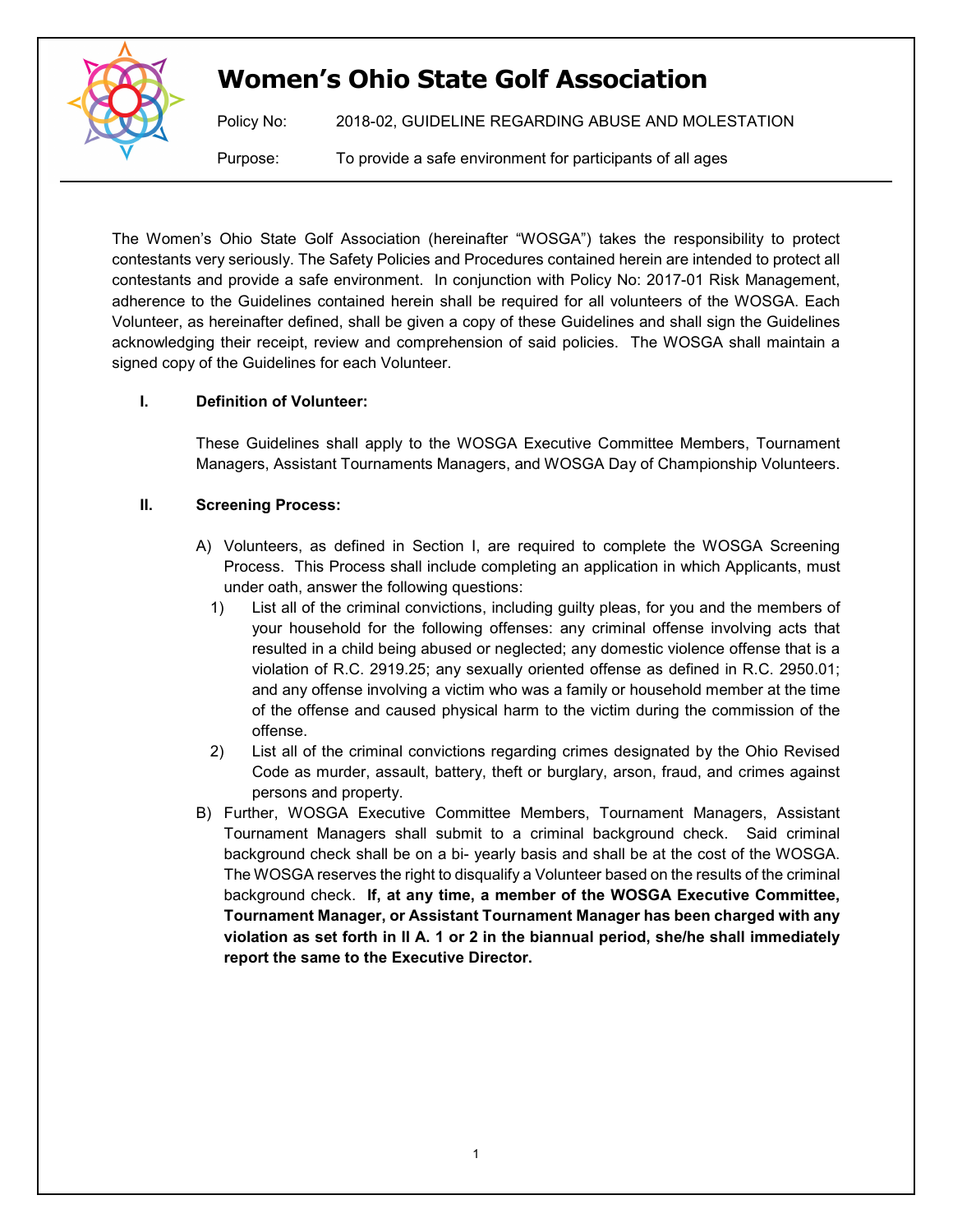## **III. Description of Abuse:**

It is the policy of the WOSGA that all Volunteers are familiar with and understand the definition of an Abused or Endangered Child. The WOSGA has zero tolerance for abuse as defined herein, during the performance of any activity and during any tournament hosted by the WOSGA. Volunteers must understand that potential abuse could involve an adult, another contestant of the same or different age, gender, size or educational level.

To better understand the definition of Abused Child" and "Endangered Child" the following definitions are provided:

Pursuant to Ohio Revised Code § 2151.031, an "**abused child**" is defined as follows:

- A) Is the victim of "sexual activity" as defined under Chapter 2907. of the Revised Code, where such activity would constitute an offense under that chapter, except that the court need not find that any person has been convicted of the offense in order to find that the child is an abused child;
- B) Is endangered as defined in section 2919.22 of the Revised Code, except that the court need not find that any person has been convicted under that section in order to find that the child is an abused child;
- C) Exhibits evidence of any physical or mental injury or death, inflicted other than by accidental means, or an injury or death which is at variance with the history given of it. Except as provided in division (D) of this section, a child exhibiting evidence of corporal punishment or other physical disciplinary measure by a parent, guardian, custodian, person having custody or control, or person in loco parentis of a child is not an abused child under this division if the measure is not prohibited under section 2919.22 of the Revised Code.
- D) Because of the acts of his parents, guardian, or custodian, suffers physical or mental injury that harms or threatens to harm the child's health or welfare.
- E) Is subjected to out-of-home care child abuse.

Pursuant to Ohio Revised Code §2907.01(A)-(E), the following definitions are provided:

- A) "Sexual conduct" means vaginal intercourse between a male and female; anal intercourse, fellatio, and cunnilingus between persons regardless of sex; and, without privilege to do so, the insertion, however slight, of any part of the body or any instrument, apparatus, or other object into the vaginal or anal opening of another. Penetration, however slight, is sufficient to complete vaginal or anal intercourse.
- B) "Sexual contact" means any touching of an erogenous zone of another, including without limitation the thigh, genitals, buttock, pubic region, or, if the person is a female, a breast, for the purpose of sexually arousing or gratifying either person.
- C) "Sexual activity" means sexual conduct or sexual contact, or both.
- D) "Prostitute" means a male or female who promiscuously engages in sexual activity for hire, regardless of whether the hire is paid to the prostitute or to another.
- E) "Harmful to juveniles" means that quality of any material or performance describing or representing nudity, sexual conduct, sexual excitement, or sado-masochistic abuse in any form to which all of the following apply: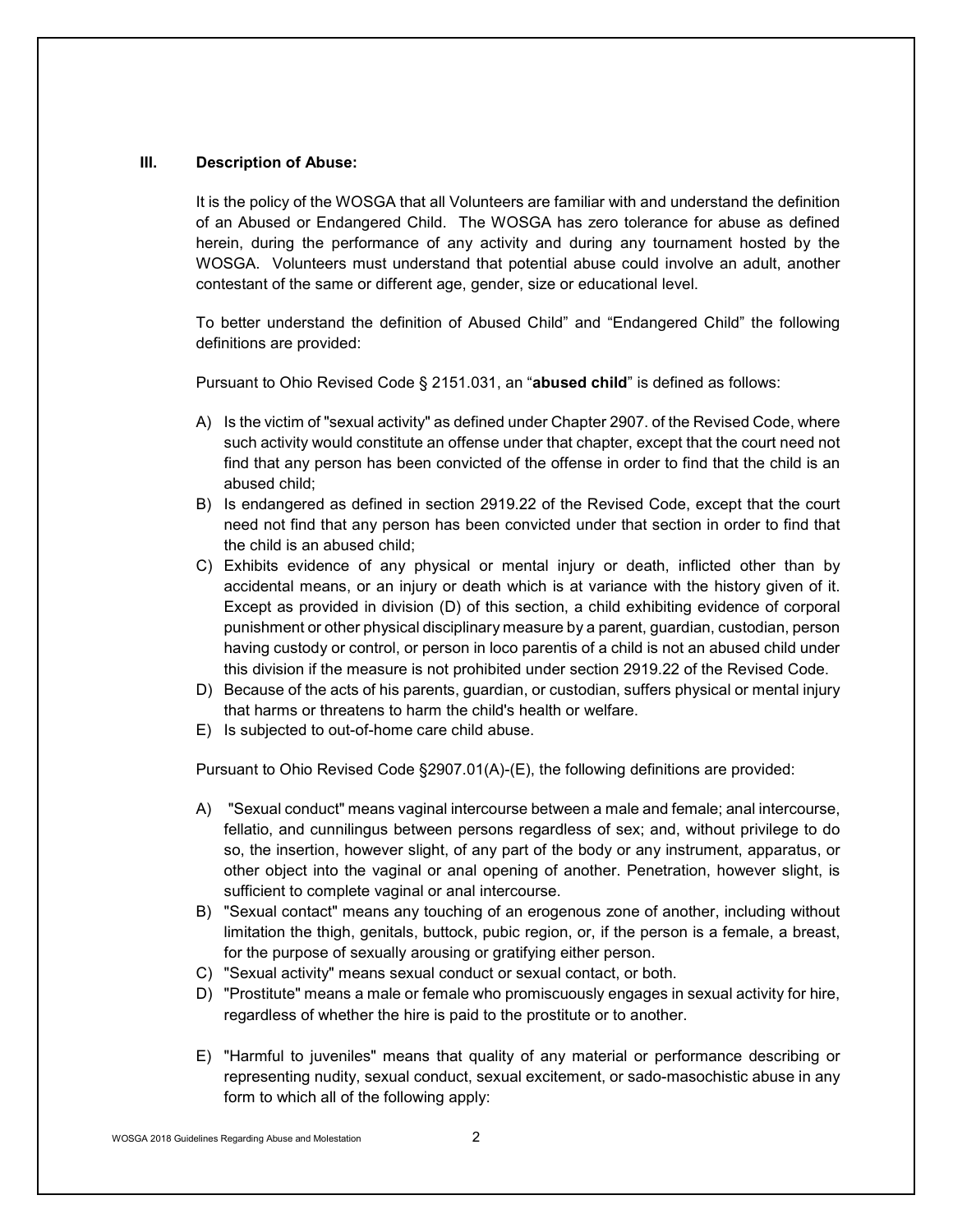- 1) The material or performance, when considered as a whole, appeals to the prurient interest of juveniles in sex.
- 2) The material or performance is patently offensive to prevailing standards in the adult community as a whole with respect to what is suitable for juveniles.
- 3) The material or performance, when considered as a whole, lacks serious literary, artistic, political, and scientific value for juveniles.

Pursuant to Ohio Revised Code §2919.22, the definition of "**Endangering Children**" is as follows:

- A) No person, who is the parent, guardian, custodian, person having custody or control, or person in loco parentis of a child under eighteen years of age or a mentally or physically handicapped child under twenty-one years of age, shall create a substantial risk to the health or safety of the child, by violating a duty of care, protection, or support. It is not a violation of a duty of care, protection, or support under this division when the parent, guardian, custodian, or person having custody or control of a child treats the physical or mental illness or defect of the child by spiritual means through prayer alone, in accordance with the tenets of a recognized religious body.
- B) No person shall do any of the following to a child under eighteen years of age or a mentally or physically handicapped child under twenty-one years of age:
	- 1) Abuse the child;
	- 2) Torture or cruelly abuse the child;
	- 3) Administer corporal punishment or other physical disciplinary measure, or physically restrain the child in a cruel manner or for a prolonged period, which punishment, discipline, or restraint is excessive under the circumstances and creates a substantial risk of serious physical harm to the child;
	- 4) Repeatedly administer unwarranted disciplinary measures to the child, when there is a substantial risk that such conduct, if continued, will seriously impair or retard the child's mental health or development;
	- 5) Entice, coerce, permit, encourage, compel, hire, employ, use, or allow the child to act, model, or in any other way participate in, or be photographed for, the production, presentation, dissemination, or advertisement of any material or performance that the offender knows or reasonably should know is obscene, is sexually oriented matter, or is nudity-oriented matter;
	- 6) Allow the child to be on the same parcel of real property and within one hundred feet of, or, in the case of more than one housing unit on the same parcel of real property, in the same housing unit and within one hundred feet of, any act in violation of section 2925.04 or 2925.041 of the Revised Code when the person knows that the act is occurring, whether or not any person is prosecuted for or convicted of the violation of section 2925.04 or 2925.041 of the Revised Code that is the basis of the violation of this division.

Based on the above, and in accordance with WOSGA 2017-01 Risk Management, no Volunteer shall be isolated with a juvenile participant in any championship activity, initiate any type of conversation, either verbally, digitally or by any means about sexual topics, engage in off-site social activities (one on one) with the contestant. Such activities, include, but are not limited to, meetings to play another sport, invitations to parties not related to the championship, meeting with one or more participants to see a movie, engage in telephone conversations, texting, emails, social networking, or any other form of communication that are not related to championship activities.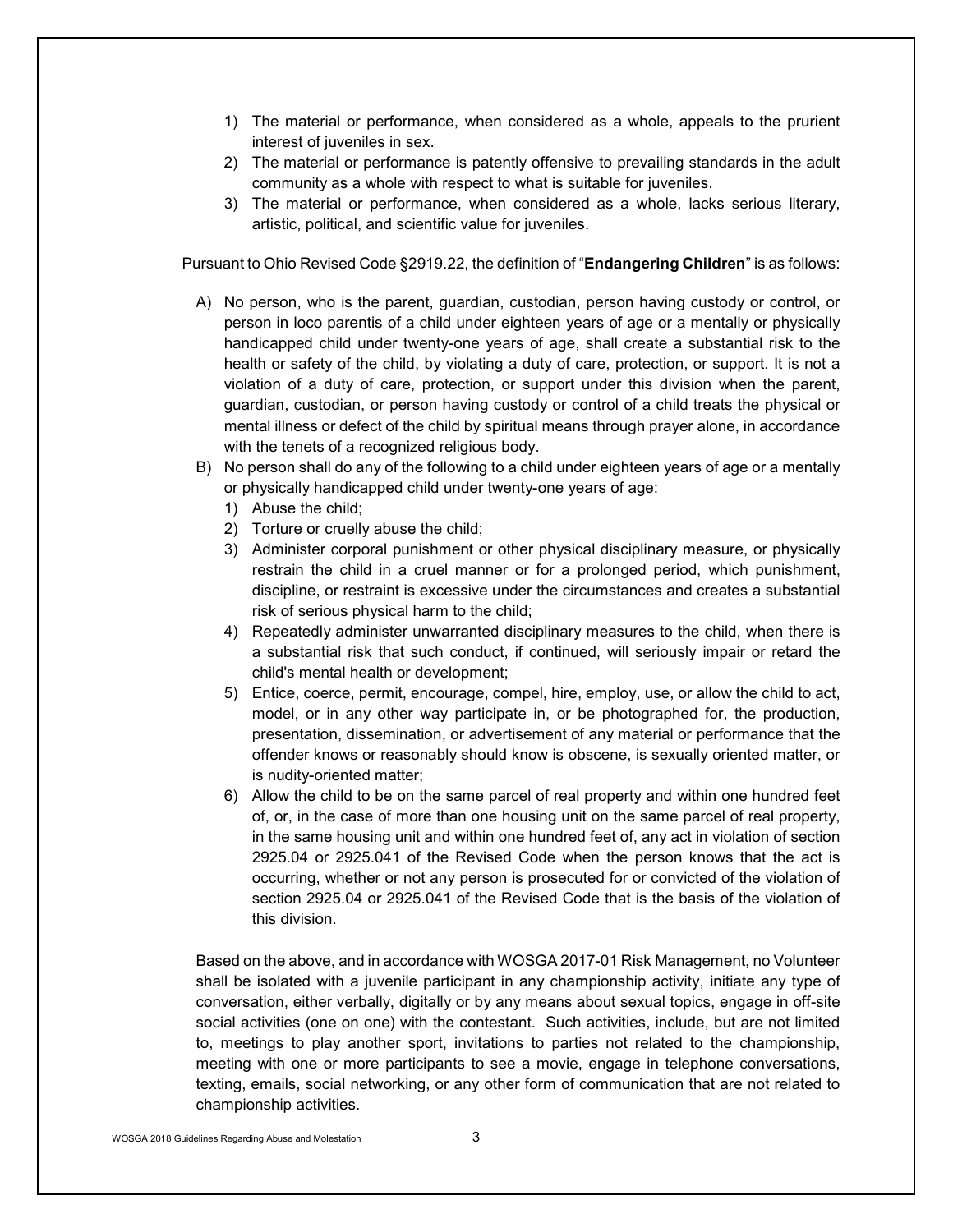All Volunteers are prohibited from possessing any sexually oriented magazines, cards, photographs, videos, films while in the presence of any juvenile.

All Volunteers are prohibited from encouraging any juvenile to participate in any sexually explicit websites and/or chat rooms.

All Volunteers are prohibited from providing alcohol or illegal drugs to any juvenile.

#### **IV. Reporting Procedures:**

- A) In order to maintain a safe and secure environment for all contestants, especially juveniles, (individuals under the age of 18), each Volunteer shall have a mandatory duty to report any questionable circumstance, act, omission, report from a contestant, or situation that is a violation of these Guidelines. The failure to report a questionable circumstance, act, omission, report from a contestant or situation that is a violation of these Guidelines shall be grounds for disqualification as a Volunteer.
- B) All Volunteers, whether they personally observe the questionable circumstance, act, omission, or situation or if said circumstance, act, omission or situation is personally reported to said Volunteer, said Volunteer shall immediately report the questionable circumstance, act, omission or situation to the highest ranking WOSGA Volunteer at the event.
- C) If the highest-ranking Volunteer personally observes the questionable circumstance, act, omission, or personally hears the report from a contestant, that individual shall immediately commence the investigative process of set forth in Section V. Thereafter, based on the facts determined during the investigative process, there shall be contact with the local law enforcement agency or local Children Services Agency.
- D) In the case of a questionable circumstance, act, omission, or report from a contestant, and if said individual is a juvenile, the Executive Director of the WOSGA shall immediately contact the juvenile's parent, guardian, custodian, person having custody or control, or person in loco parentis. The Executive Director shall also disclose any information obtained by the investigative process and shall inform the parent, guardian, custodian, person having custody or control, or person in loco parentis of any report to any local law enforcement agency or children service agency.
- E) In the case of a questionable circumstance, act, omission, or report from a contestant regarding a Volunteer, that individual shall be immediately disqualified and shall not be permitted to be at the tournament site or any future tournament site until such time as there has been a full investigation and said investigation exonerates the Volunteer.
- F) Mandated reporters include, but are not limited to, teachers, daycare staff, social workers, school personnel, physicians, dentists, nurses, psychologists, speech pathologists, children services staff, coroners, attorneys and persons rendering spiritual treatment in accordance with tenets of well-organized religions acting in official or professional capacity. Although Volunteers, as defined herein are not mandatory reporters, they are still under a duty to report any type of abuse.
- G) The Ohio Revised Code provides immunity from civil or criminal liability for those who make reports in good faith of possible abuse. The identity of the referral source is typically confidential the County Children Services will not release the identification of the referral source to the family.